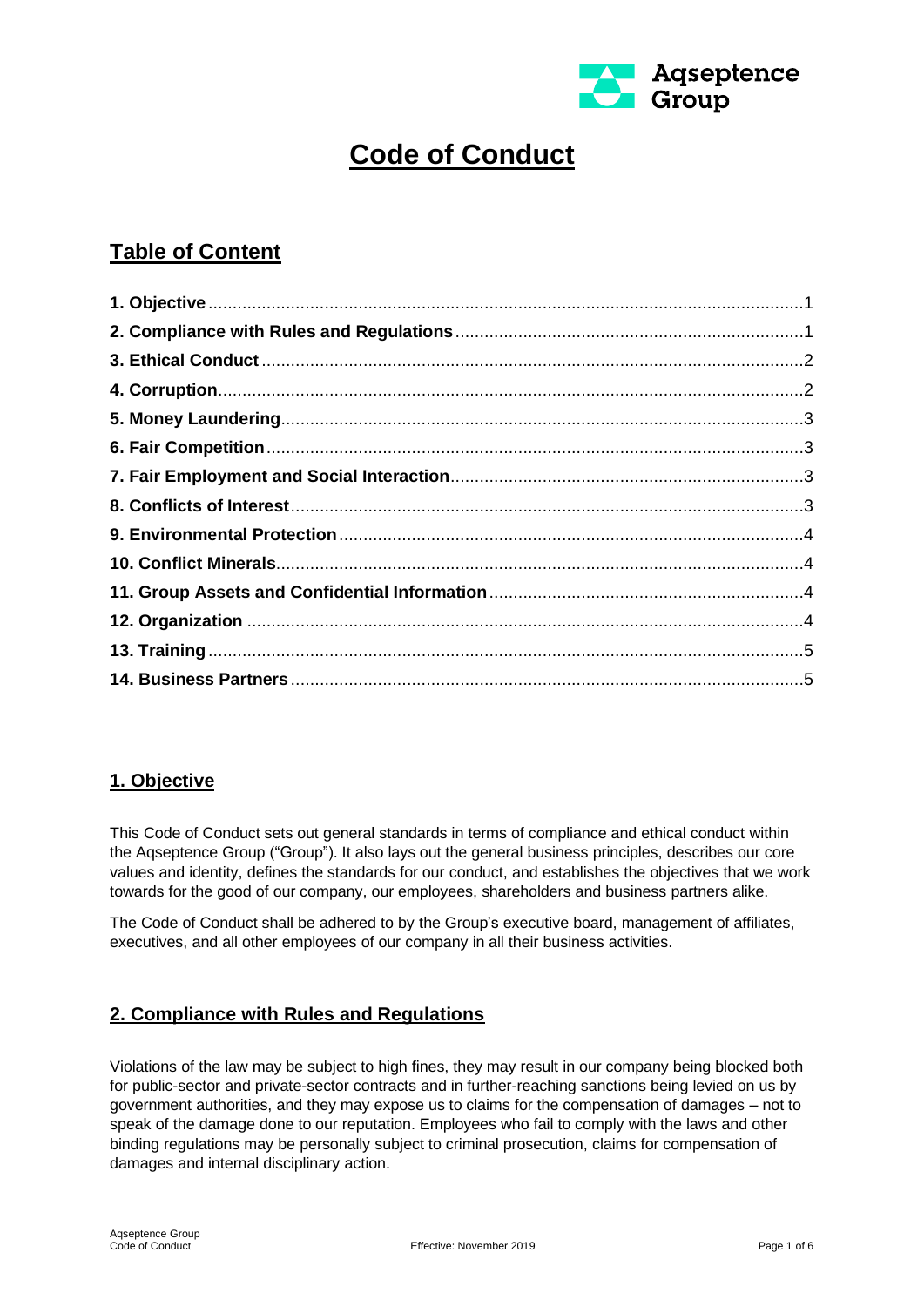

We expect all employees to strictly comply with the law, other binding regulations, and our internal guidelines and rules in all their activities for the Group. Violations will not be tolerated.

#### <span id="page-1-0"></span>**3. Ethical Conduct**

Responsibility means more than simply complying with the statutory rules and regulations. We expect our employees to conduct themselves towards universally held ethical values and principles - such as integrity, honesty, respect of human dignity, openness and non-discrimination based on religion, ideology, gender, gender identity, race, national origin, sex, sexual orientation, disability, age, marital status, familial status, and ethnicity - in all of their business activities and in any situations that such activities entail.

Supervisors must act as role models and any employee interacting with external partners bears responsibility as a representative of the Group.

Ethical conduct also means identifying and complying with the spirit of our internal requirements, while refraining from any attempts at circumventing them through loopholes. We expect our employees to call attention to loopholes that they be remedied forthwith.

## <span id="page-1-1"></span>**4. Corruption**

We do not tolerate corruption and bribery as stated in the relevant UN Convention against corruption in 2003.

Influencing decisions by granting benefits of any kind is prohibited by law. This applies to dealings with public officials and with employees of other companies and institutions. We are committed to combating corruption and to preventing even the slightest impression of corruptive behavior by ensuring transparency in our business activities and practices.

We take decisive action wherever there is the suspicion of bribery or corruption.

Good relations with our clients, suppliers, subcontractors and other business partners are very important to the Group and all its affiliates. Such positive contacts with business partners sometimes do entail gifts, hospitality and other benefits. However, in order to avoid any semblance of corruption, personal benefits may be granted and accepted only when they are appropriate and subject to a transparent process in order to avert any suspicion of undue influence.

The regulations that apply to any dealings with public officials and persons holding similar positions are particularly strict. In addition to complying with national and international anti-bribery laws, before granting any benefit to a public official or a person holding a similar position, a conformation must be obtained that they will not be acting in violation of the rules governing their conduct by accepting such benefit.

<span id="page-1-2"></span>Employees are not allowed to accept any discounts, special rates or other privileges that they might be granted because of their affiliation with the Group, if such privileges are suited to influence their professional decisions.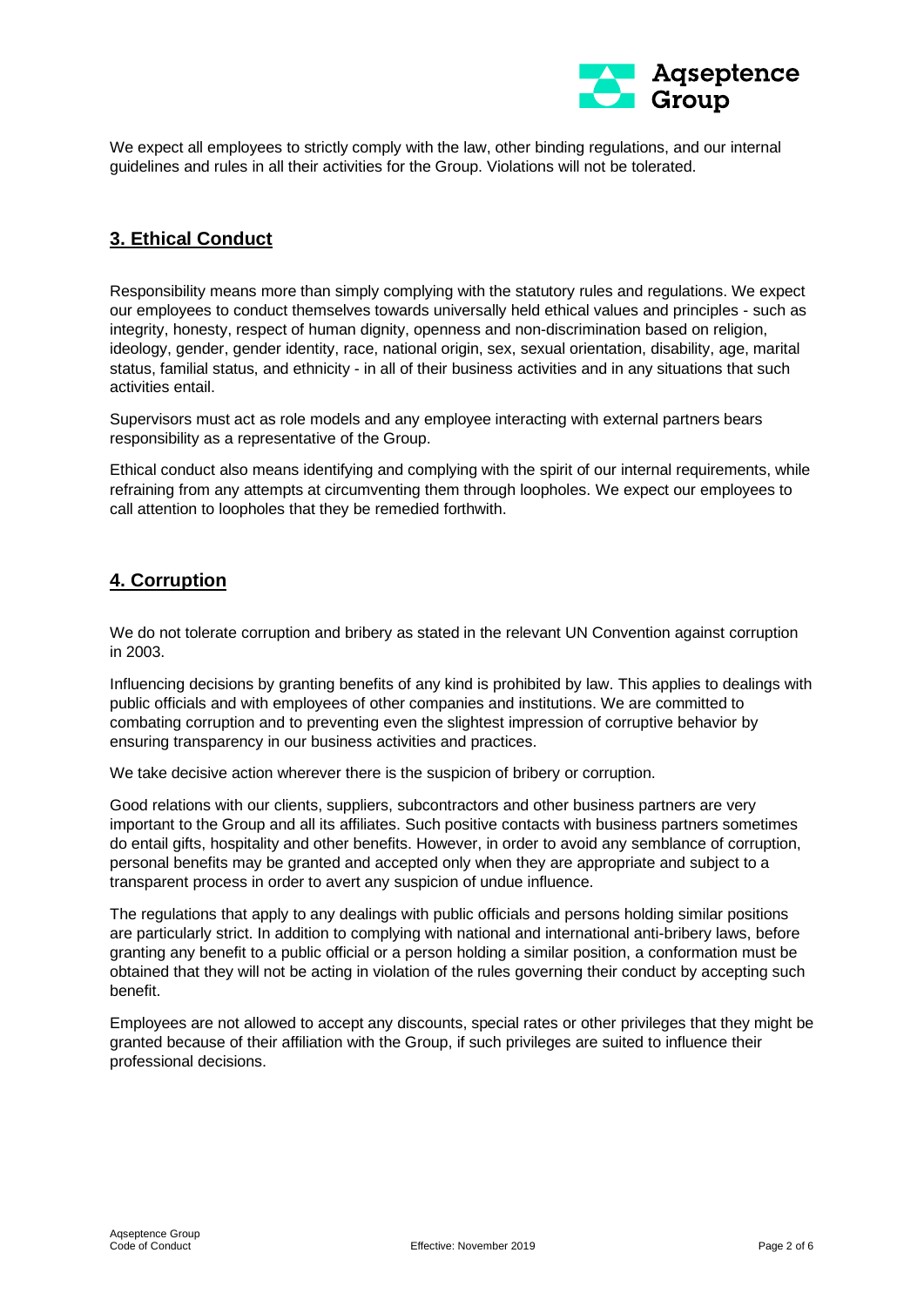

# **5. Money Laundering**

We are committed to combating money laundering and have taken the corresponding measures.

All employees have to ensure that in all their activities and business dealings they act in compliance with local, national as well as international laws and regulations against money laundering.

#### <span id="page-2-0"></span>**6. Fair Competition**

We are committed to ensuring that all competition is fair. Our clients choose us because of the high quality of our work, at competitive prices. We refuse to be a party to any impermissible agreements or arrangements in restraint of trade (e.g., market sharing or client allocation, price fixing, exchange of information relevant to competition, abuse of market dominance) and act in accordance with national and international competition laws.

#### <span id="page-2-1"></span>**7. Fair Employment and Social Interaction**

We combat all forms of illegal employment and exploitation of employees. Illegal employment undermines the labor market and the social security system of our society. It jeopardizes legal employment and prevents the creation of new jobs. Child labor and the exploitation of employees cannot in any way be reconciled with our ethical values. Therefore, we refuse to employ or make anyone work against his will. We will not employ persons younger than 15 years old, as long as the local legal requirements do not specify a higher age limit and as long as no exceptions are permitted. We provide fair remuneration, warrant the applicable statutory minimum wage, comply with the maximum number of working hours laid down in the applicable laws and recognize, as far as legally possible, the right of free association of employees.

We are committed to the principles of respectfully dealing with one another in a fair and loyal way. All employees have equal opportunities when they are hired and in further growing their careers within the Group. Discrimination of any form is prohibited. In particular, no one may be harassed or placed at a disadvantage due to their national origin, gender, sexual orientation, religious or ethical beliefs, disability or age.

We expect all of our employees to contribute to a productive working environment by treating each other with respect, tolerance and consideration. Employees are encouraged to report all incidents that create a hostile environment and should do so without fear of retaliatory action of any kind from the company.

#### <span id="page-2-2"></span>**8. Conflicts of Interest**

All of the employees benefit from our company's success. However, success is only possible if each individual employee is acting in the best interests of the Group. Nobody may pursue private interests to the detriment of the Group. When selecting business partners, employees must do so by applying the arms-length principle to every transaction and must refrain from giving preferential treatment or pricing to insiders/personal contacts.

The parties affected must disclose any potential conflicts of interest to their supervisors and must subject them to critical review.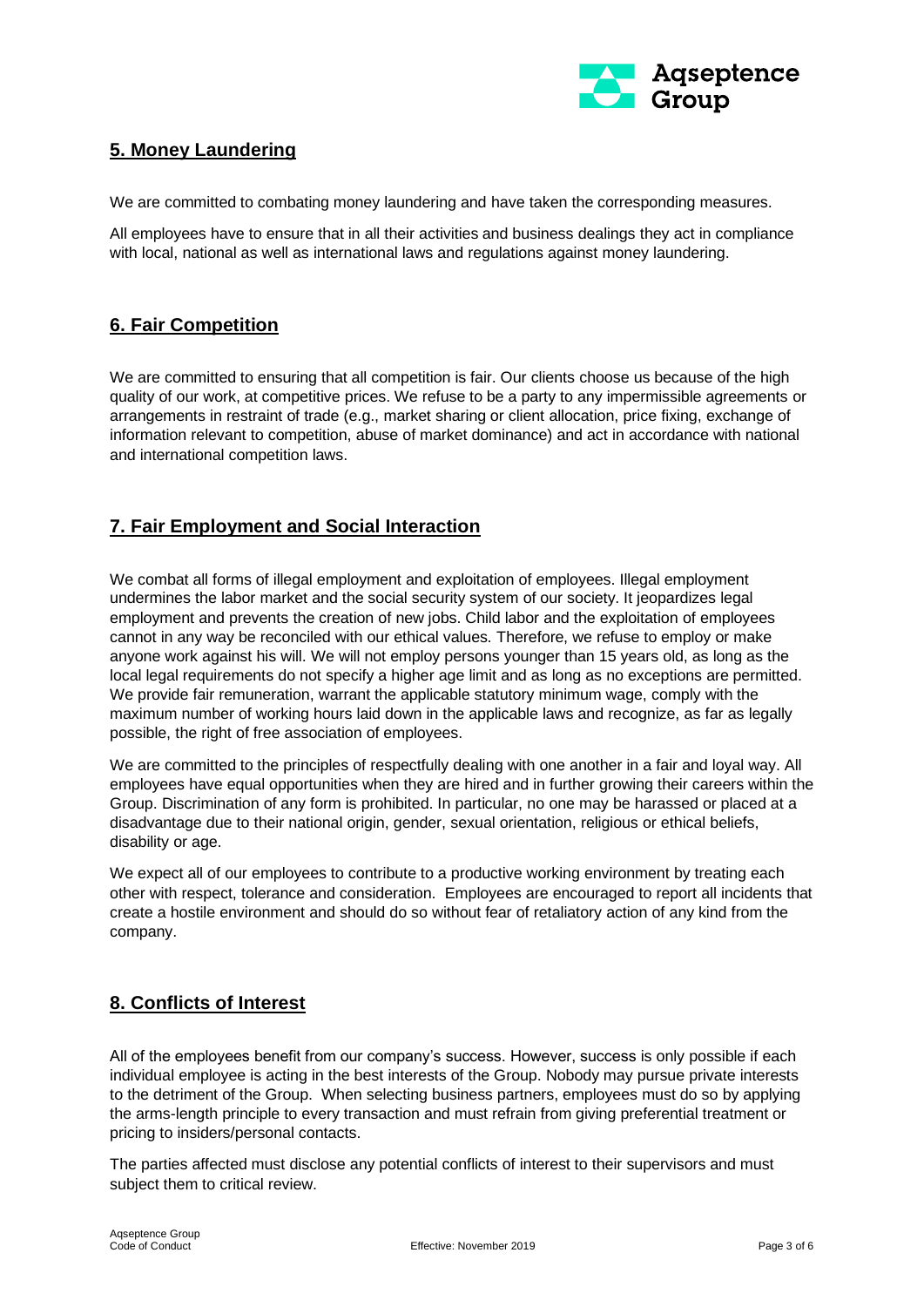

## <span id="page-3-0"></span>**9. Environmental Protection**

We fulfill the requirements and the standards for environmental protection that affect our operations and act in an environmentally conscious way at all locations where we are in operation. We intend to minimize environmental pollution and make continuous improvements in environmental protection.

We expect all employees to strictly comply with environmental regulations, and they are required to report any maladministration that may become known.

#### <span id="page-3-1"></span>**10. Conflict Minerals**

We make every appropriate and reasonable effort to avoid the use of raw materials in our products that directly or indirectly finance armed groups who violate human rights.

All employees are encouraged to report any concerns about the origin of the raw materials.

#### <span id="page-3-2"></span>**11. Group Assets and Confidential Information**

The assets owned by the company benefit the Group as a whole. They must be protected against abuse and misuse, regardless of whether the abuse or misuse is intended to obtain personal benefits or to provide such benefits to third parties. We expect all employees to exercise responsibility in dealing with the company's assets.

Likewise, handling confidential information also requires care and good judgment on the part of the employees receiving such information in the context of their work duties. Such data shall not be misused for purposes of their own, nor may they impermissibly forward such data to third parties. Personal data of any kind must be protected carefully against access and misuse by unauthorized parties, also within the Group.

#### <span id="page-3-3"></span>**12. Organization**

Compliance is an obligation the entire Group organization must meet. Accordingly, in addition to acting as a role model, supervisors have the task of ensuring that all employees are aware of this Code of Conduct and related guidelines, that they are familiar with them and adhere to them.

Aqseptence Group has appointed a Chief Compliance Officer and Compliance Officers to support in all activities and processes relevant to the Group in compliance terms. This includes implementation of internal requirements and guidelines, creating training programs, as well as review and assessment of individual compliance cases as they arise.

If there are indications that someone within the Group having violated this Code of Conduct and/or related guidelines, we expect all employees to report such violation to their supervisor, or to the management responsible, or to a Compliance Officer. The Chief Compliance Officer and Compliance Officers are available at all times for questions or to report misconduct (which may also be filed anonymously).

No employee reporting (presumed) violations of the Code of Conduct or related guidelines in good faith need fear any reprisals for having filed such a report.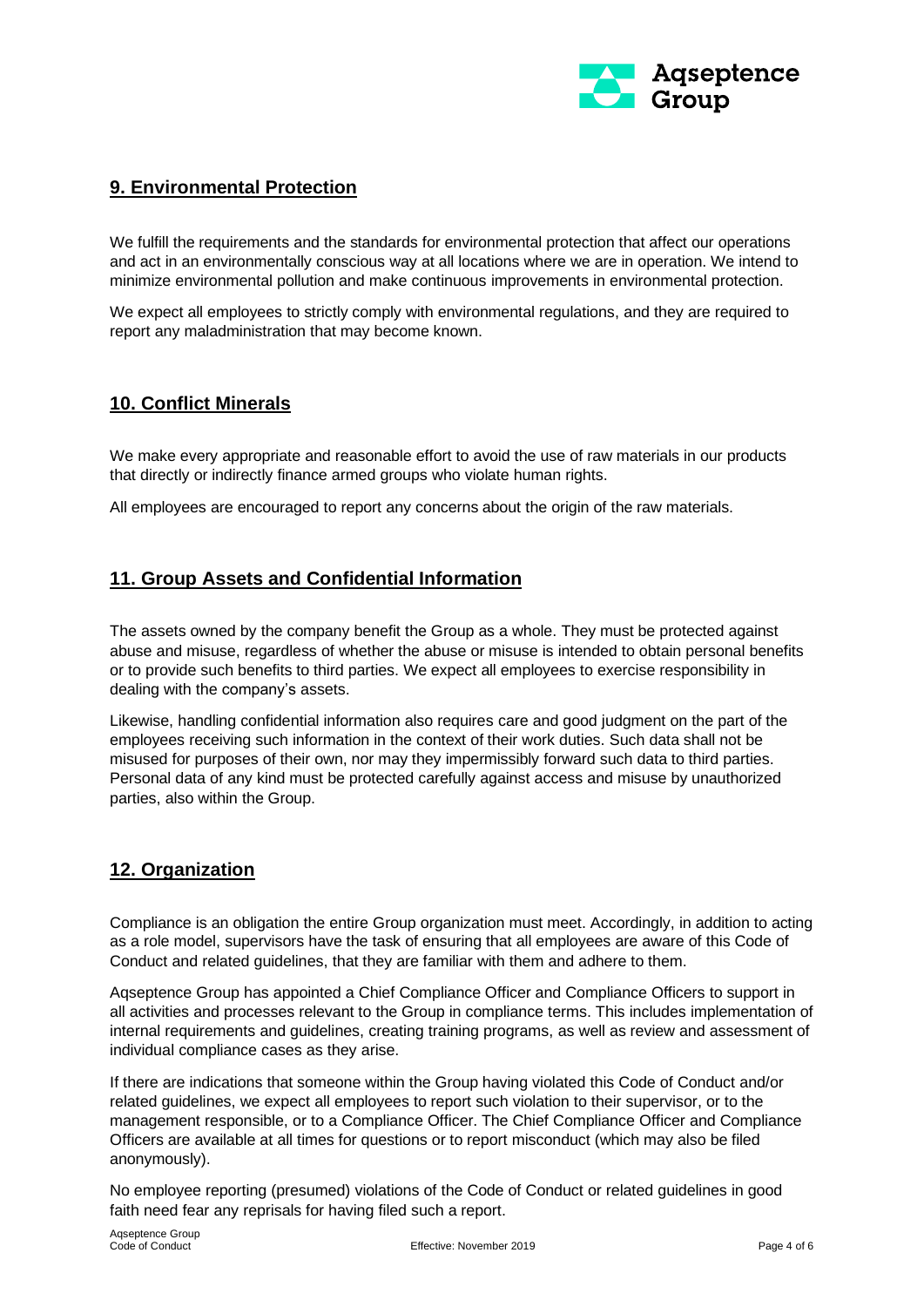

# <span id="page-4-0"></span>**13. Training**

Training programs and information events will impart the necessary knowledge regarding the content of this Code of Conduct and related guidelines.

#### <span id="page-4-1"></span>**14. Business Partners**

#### **General**

Aqseptence Group expects its business partners to act with integrity and to comply with the law. In our business relations with suppliers, service providers, subcontractors, distributors, agents and partners in joint venture working groups, we will work towards adherence to the standards in place at our company.

Any deployment of third parties must be in line with the applicable laws and regulations and the Group's internal requirements.

Any illegal acts by third parties may tarnish our reputation and our good name. When selecting business partners, their integrity and reputation must be taken into consideration. We must ensure not only that our own conduct complies with legal requirements, we must do the same regarding the conduct of third parties working with us.

The Group's Chief Compliance Officer and Compliance Officers can be consulted for support in the assessment and evaluation of any third party considered as a business partner.

We make every appropriate and reasonable effort to implement and to apply the principles and values described in this Code of Conduct both now and in the future. Contractual partners will be informed about the basic measures upon request and within the scope of a reciprocal cooperation, so that it becomes observable how keeping these measures is fundamentally guaranteed. No right exists to disseminate operational, business, or trade secrets related to competition or any other information that is in need of protection.

#### **Agents**

All contracts concluded with sales agents and projects agents have to be approved by the executive management of the respective company, affiliate, or division and are to be reviewed by the responsible Compliance Officer.

Contracts with agents will only be approved if the following requirements are met:

- − The agent was subjected to a compliance review by the Compliance Officer;
- − The contract with the agent has been concluded in writing;
- − The services provided are described in the contract in a clear manner and the agent regularly provides evidence that such services have been provided (e.g., monthly activity reports);
- − The agent has sufficient competence and knowledge required for the contractual services to be provided;
- − The agent does not work, neither directly nor indirectly, for the potential client, nor is the agent subject to any other conflicts of interest;
- − The remuneration agreed to be paid to the agent is adequate and proportionate to the agent's services and contributions;
- − Any success fees shall be paid to an agent only if the agent's activities in fact contributed to the contract being awarded us. The payment shall be triggered only after contract award by